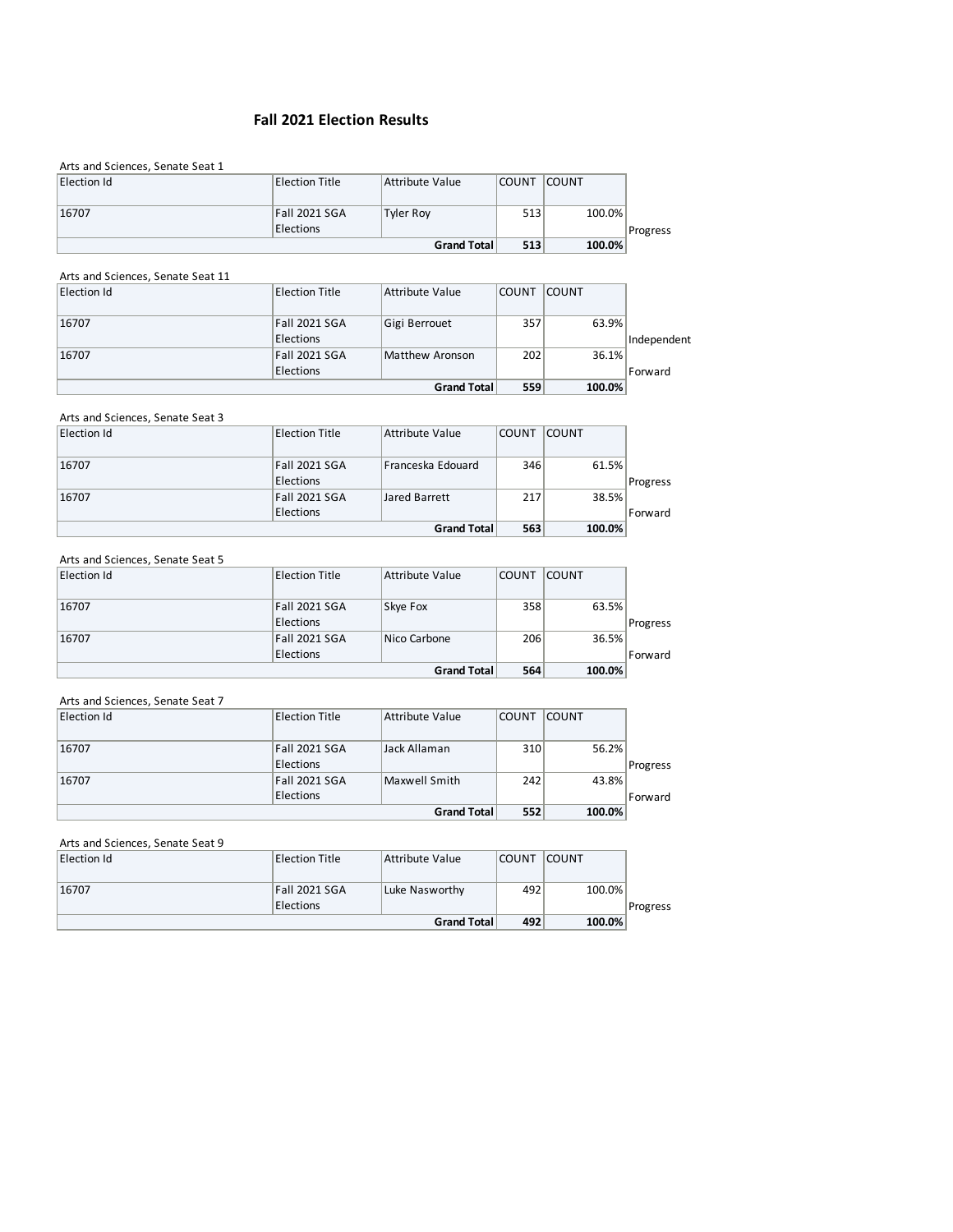#### Business, Senate Seat 1

|             |                  | Grand Total       | 373          | 100.0%       |          |
|-------------|------------------|-------------------|--------------|--------------|----------|
|             | <b>Elections</b> |                   |              |              | Progress |
| 16707       | Fall 2021 SGA    | Alfonso Figuerola | 120          | 32.2%        |          |
|             | <b>Elections</b> |                   |              |              | Forward  |
| 16707       | Fall 2021 SGA    | Nicole Masters    | 253          | 67.8%        |          |
| Election Id | Election Title   | Attribute Value   | <b>COUNT</b> | <b>COUNT</b> |          |

# Business, Senate Seat 3

| Election Id | Election Title   | Attribute Value | <b>COUNT</b> | <b>COUNT</b> |         |
|-------------|------------------|-----------------|--------------|--------------|---------|
| 16707       | Fall 2021 SGA    | Jake Williams   | 335          | 100.0%       |         |
|             | <b>Elections</b> |                 |              |              | Forward |
|             |                  | Grand Total     | 335          | 100.0%       |         |

# Business, Senate Seat 5

| Election Id | <b>Election Title</b> | Attribute Value    | <b>COUNT</b> | <b>COUNT</b> |         |
|-------------|-----------------------|--------------------|--------------|--------------|---------|
| 16707       | Fall 2021 SGA         | Raj Himatsingani   | 333          | 100.0%       |         |
|             | <b>Elections</b>      | <b>Grand Total</b> | 333          | 100.0%       | Forward |

### Business, Senate Seat 7

| Election Id | Election Title   | Attribute Value | <b>COUNT</b> | <b>COUNT</b> |         |
|-------------|------------------|-----------------|--------------|--------------|---------|
|             |                  |                 |              |              |         |
| 16707       | Fall 2021 SGA    | James Ritzel    | 327          | 100.0%       |         |
|             | <b>Elections</b> |                 |              |              | Forward |
|             |                  | Grand Total     | 327          | 100.0%       |         |

# COGS College of Arts & Sciences, Seat 1

| Election Id | <b>Election Title</b> | Attribute Value    | <b>COUNT</b> | <b>COUNT</b> |             |
|-------------|-----------------------|--------------------|--------------|--------------|-------------|
|             |                       |                    |              |              |             |
| 16707       | Fall 2021 SGA         | Shibu Adhikari     | 48           | 100.0%       |             |
|             | Elections             |                    |              |              | Independent |
|             |                       | <b>Grand Total</b> | 48           | 100.0%       |             |

# COGS College of Arts & Sciences, Seat 2

| Election Id | <b>Election Title</b> | Attribute Value   | <b>COUNT</b> | <b>COUNT</b> |             |
|-------------|-----------------------|-------------------|--------------|--------------|-------------|
|             |                       |                   |              |              |             |
| 16707       | Fall 2021 SGA         | Christian Gfatter | 45           | 100.0%       |             |
|             | <b>Elections</b>      |                   |              |              | Independent |
|             |                       | Grand Total       | 45           | 100.0%       |             |

# COGS College of Arts & Sciences, Seat 4

| Election Id | Election Title   | Attribute Value  | <b>COUNT</b> | <b>COUNT</b> |             |
|-------------|------------------|------------------|--------------|--------------|-------------|
|             |                  |                  |              |              |             |
| 16707       | Fall 2021 SGA    | Athanasios Ethan | 47           | 100.0%       |             |
|             | <b>Elections</b> | Vouzas           |              |              | Independent |
|             |                  | Grand Total      | 47           | 100.0%       |             |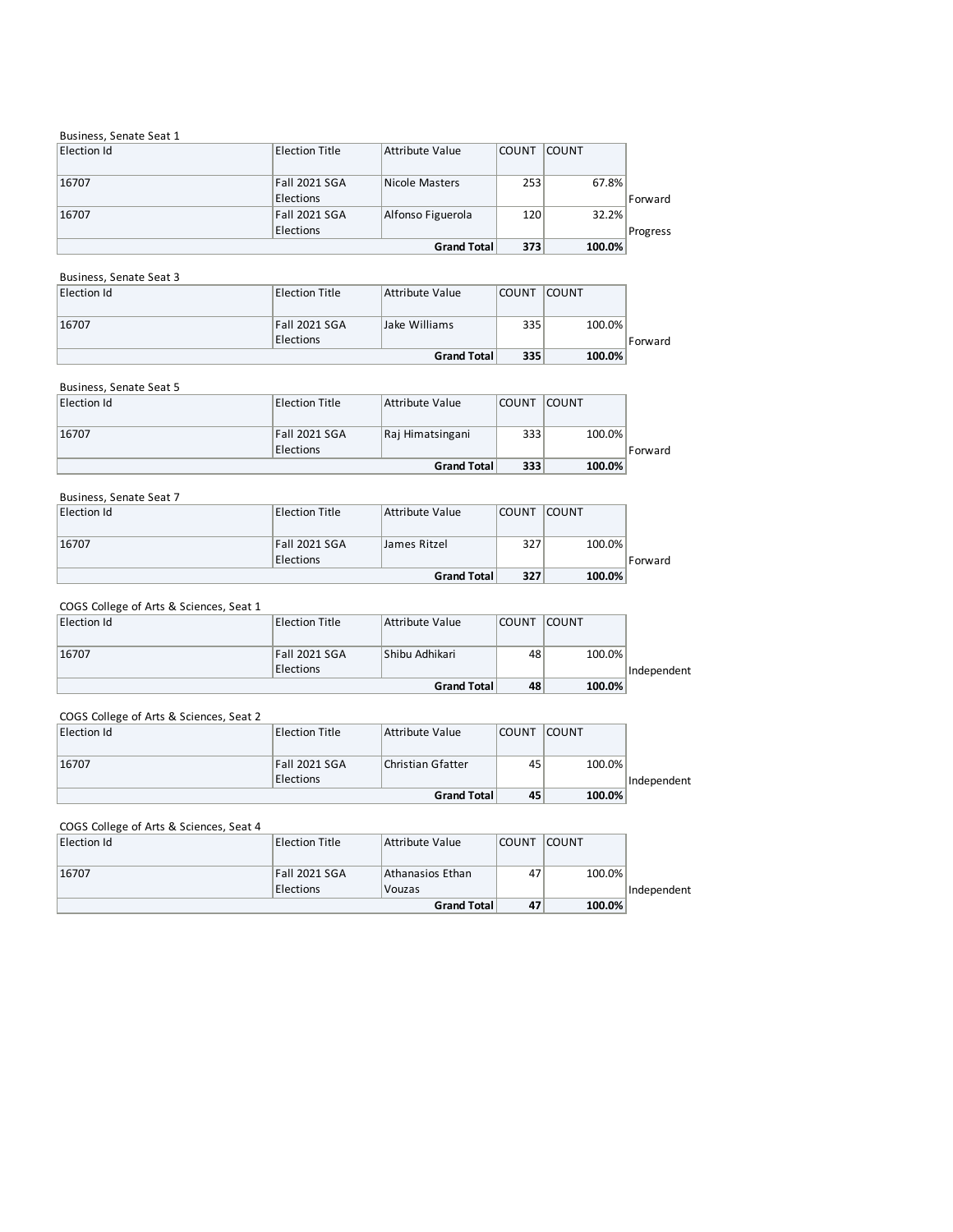# COGS College of Arts & Sciences, Seat 5

| Election Id | Election Title   | Attribute Value | <b>COUNT</b> | <b>COUNT</b> |             |
|-------------|------------------|-----------------|--------------|--------------|-------------|
|             |                  |                 |              |              |             |
| 16707       | Fall 2021 SGA    | Rachel Neale    | 46           | 100.0%       |             |
|             | <b>Elections</b> |                 |              |              | Independent |
|             |                  | Grand Total     | 46           | 100.0%       |             |

#### COGS College of Business, Seat 2 Election Id Election Title Attribute Value COUNT COUNT 16707 Fall 2021 SGA Elections **Ben Horner** 13 100.0% Independent **13 100.0% Grand Total**

#### COGS College of Fine Arts, Seat 1

| Election Id | <b>Election Title</b>             | Attribute Value | <b>COUNT</b> | <b>COUNT</b> |             |
|-------------|-----------------------------------|-----------------|--------------|--------------|-------------|
| 16707       | Fall 2021 SGA<br><b>Elections</b> | Hannah B. Smith |              | 100.0%       | Independent |
|             |                                   | Grand Total     |              | 100.0%       |             |

#### COGS College of Health and Human Sciences, Seat 1

| Election Id | <b>Election Title</b> | Attribute Value | <b>COUNT</b> | <b>COUNT</b> |             |
|-------------|-----------------------|-----------------|--------------|--------------|-------------|
|             |                       |                 |              |              |             |
| 16707       | Fall 2021 SGA         | Oluwatoyin      |              | 100.0%       |             |
|             | Elections             | Sangokunle      |              |              | Independent |
|             |                       | Grand Total     |              | 100.0%       |             |

#### COGS College of Law, Seat 1

|             |                       | Grand Total     | 89           | 100.0%       |             |
|-------------|-----------------------|-----------------|--------------|--------------|-------------|
|             | Elections             |                 |              |              | Independent |
| 16707       | Fall 2021 SGA         | Nicole Ryan     | 89           | 100.0%       |             |
|             |                       |                 |              |              |             |
| Election Id | <b>Election Title</b> | Attribute Value | <b>COUNT</b> | <b>COUNT</b> |             |

#### COGS College of Music, Seat 1

| Election Id | Election Title   | Attribute Value    | <b>COUNT</b> | <b>COUNT</b> |             |
|-------------|------------------|--------------------|--------------|--------------|-------------|
|             |                  |                    |              |              |             |
| 16707       | Fall 2021 SGA    | Rory Creigh        |              | 100.0%       |             |
|             | <b>Elections</b> |                    |              |              | Independent |
|             |                  | <b>Grand Total</b> | 4            | 100.0%       |             |

# COGS College of Social Sciences and Public Policy, Seat 1

| Election Id | Election Title   | Attribute Value    | <b>COUNT</b> | <b>COUNT</b> |             |
|-------------|------------------|--------------------|--------------|--------------|-------------|
|             |                  |                    |              |              |             |
| 16707       | Fall 2021 SGA    | Katelyn Wiley      | 44           | 100.0%       |             |
|             | <b>Elections</b> |                    |              |              | Independent |
|             |                  | <b>Grand Total</b> | 44           | 100.0%       |             |

#### COGS Graduate Student Housing Advocate, Seat 1

| Election Id | Election Title   | Attribute Value | <b>COUNT</b> | <b>COUNT</b> |             |
|-------------|------------------|-----------------|--------------|--------------|-------------|
|             |                  |                 |              |              |             |
| 16707       | Fall 2021 SGA    | Chris Hagemeyer | 468          | 100.0%       |             |
|             | <b>Elections</b> |                 |              |              | Independent |
|             |                  | Grand Total     | 468          | 100.0%       |             |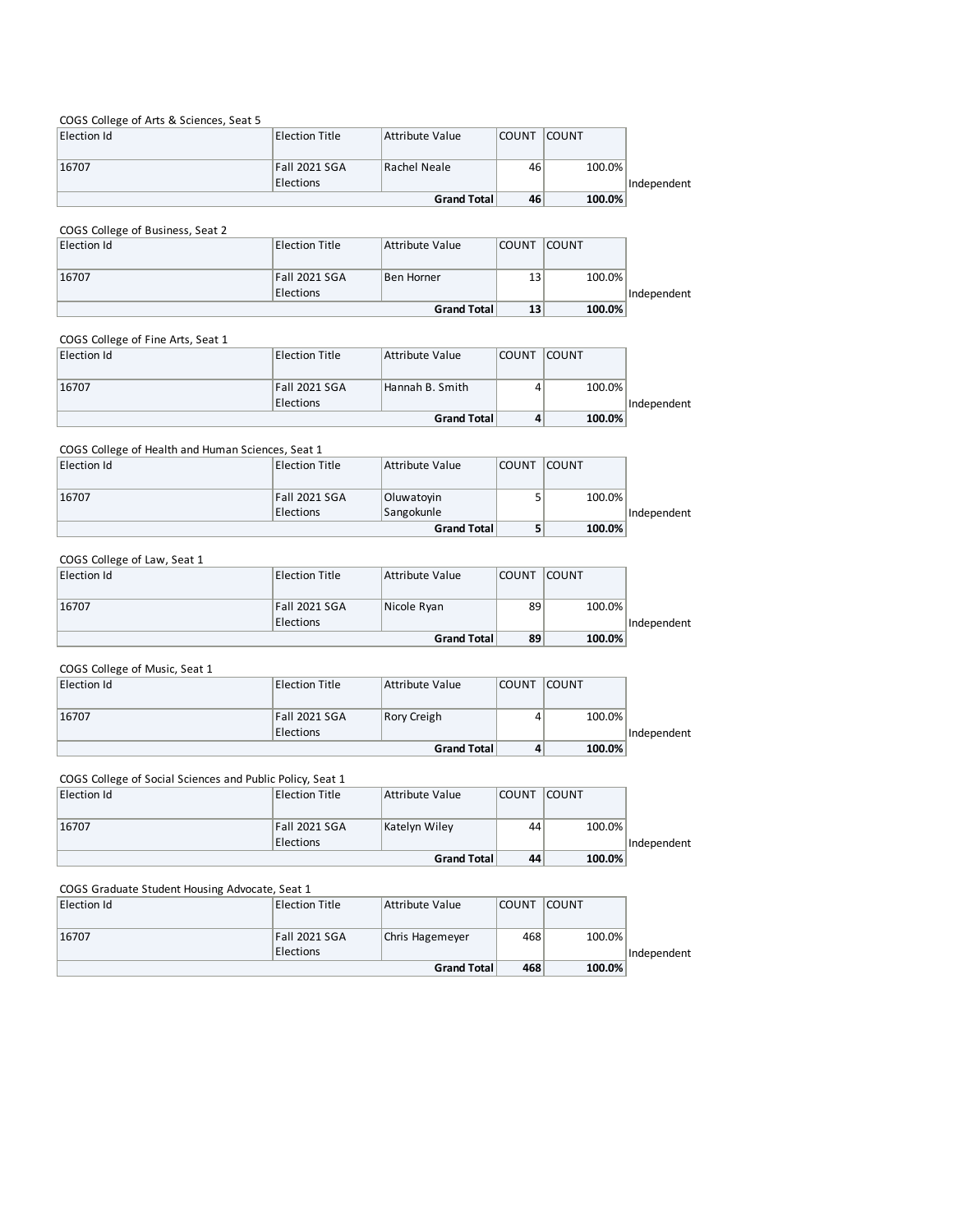#### COGS International Student Advocate, Seat 1

| Election Id | Election Title | Attribute Value    | <b>COUNT</b> | <b>COUNT</b> |             |
|-------------|----------------|--------------------|--------------|--------------|-------------|
|             |                |                    |              |              |             |
| 16707       | Fall 2021 SGA  | Gaurav Harshe      | 451          | 100.0%       |             |
|             | Elections      |                    |              |              | Independent |
|             |                | <b>Grand Total</b> | 451          | 100.0%       |             |

# COGS LGBTQ+ Student Advocate, Seat 1

| Election Id | Election Title   | Attribute Value    | <b>COUNT</b> | <b>COUNT</b> |             |
|-------------|------------------|--------------------|--------------|--------------|-------------|
| 16707       | Fall 2021 SGA    | Micah Hirsch       | 439          | 100.0%       |             |
|             | <b>Elections</b> |                    |              |              | Independent |
|             |                  | <b>Grand Total</b> | 439          | 100.0%       |             |

#### COGS Minority Student Advocate, Seat 1

|             |                  | <b>Grand Total</b> | 450          | 100.0%       |             |
|-------------|------------------|--------------------|--------------|--------------|-------------|
|             | <b>Elections</b> |                    |              |              | Independent |
| 16707       | Fall 2021 SGA    | Nella C. Delva     | 450          | 100.0%       |             |
|             |                  |                    |              |              |             |
| Election Id | Election Title   | Attribute Value    | <b>COUNT</b> | <b>COUNT</b> |             |

#### COGS Students with Disabilities Advocate, Seat 1

| Election Id | Election Title   | Attribute Value    | <b>COUNT</b> | <b>COUNT</b> |             |
|-------------|------------------|--------------------|--------------|--------------|-------------|
| 16707       | Fall 2021 SGA    | Sara Collins       | 442          | 100.0%       |             |
|             | <b>Elections</b> |                    |              |              | Independent |
|             |                  | <b>Grand Total</b> | 442          | 100.0%       |             |

#### Campus Recreation Board

| <b>Election Id</b> | <b>Election Title</b> | <b>Attribute Value</b> | <b>COUNT</b> | <b>COUNT</b> |          |
|--------------------|-----------------------|------------------------|--------------|--------------|----------|
| 16707              | <b>Fall 2021 SGA</b>  | Ana Grande             | 2,250        | 9.9%         |          |
|                    | <b>Elections</b>      |                        |              |              | Forward  |
| 16707              | <b>Fall 2021 SGA</b>  | <b>Madeleine Moore</b> | 2,237        | 9.9%         |          |
|                    | <b>Elections</b>      |                        |              |              | Forward  |
| 16707              | <b>Fall 2021 SGA</b>  | Lydia Fertil           | 2,050        | 9.1%         |          |
|                    | <b>Elections</b>      |                        |              |              | Forward  |
| 16707              | <b>Fall 2021 SGA</b>  | Amy Erickson           | 1,996        | 8.8%         |          |
|                    | <b>Elections</b>      |                        |              |              | Forward  |
| 16707              | <b>Fall 2021 SGA</b>  | Arthi Solayappan       | 1,883        | 8.3%         |          |
|                    | <b>Elections</b>      |                        |              |              | Forward  |
| 16707              | <b>Fall 2021 SGA</b>  | <b>Antonio Knight</b>  | 1,790        | 7.9%         |          |
|                    | <b>Elections</b>      |                        |              |              | Forward  |
| 16707              | <b>Fall 2021 SGA</b>  | <b>Tiana Cates</b>     | 1,776        | 7.9%         |          |
|                    | <b>Elections</b>      |                        |              |              | Progress |
| 16707              | <b>Fall 2021 SGA</b>  | <b>David Coultoff</b>  | 1,756        | 7.8%         |          |
|                    | <b>Elections</b>      |                        |              |              | Forward  |
| 16707              | <b>Fall 2021 SGA</b>  | Naomi Overlin          | 1,754        | 7.8%         |          |
|                    | Elections             |                        |              |              | Progress |
| 16707              | <b>Fall 2021 SGA</b>  | Emma Romuald           | 1,743        | 7.7%         |          |
|                    | Elections             |                        |              |              | Progress |
| 16707              | <b>Fall 2021 SGA</b>  | Nick Lynch             | 1,726        | 7.6%         |          |
|                    | Elections             |                        |              |              | Forward  |
| 16707              | <b>Fall 2021 SGA</b>  | Ian Hughes             | 1,661        | 7.3%         |          |
|                    | Elections             |                        |              |              | Progress |
|                    |                       | <b>Grand Total</b>     | 22,622       | 100.0%       |          |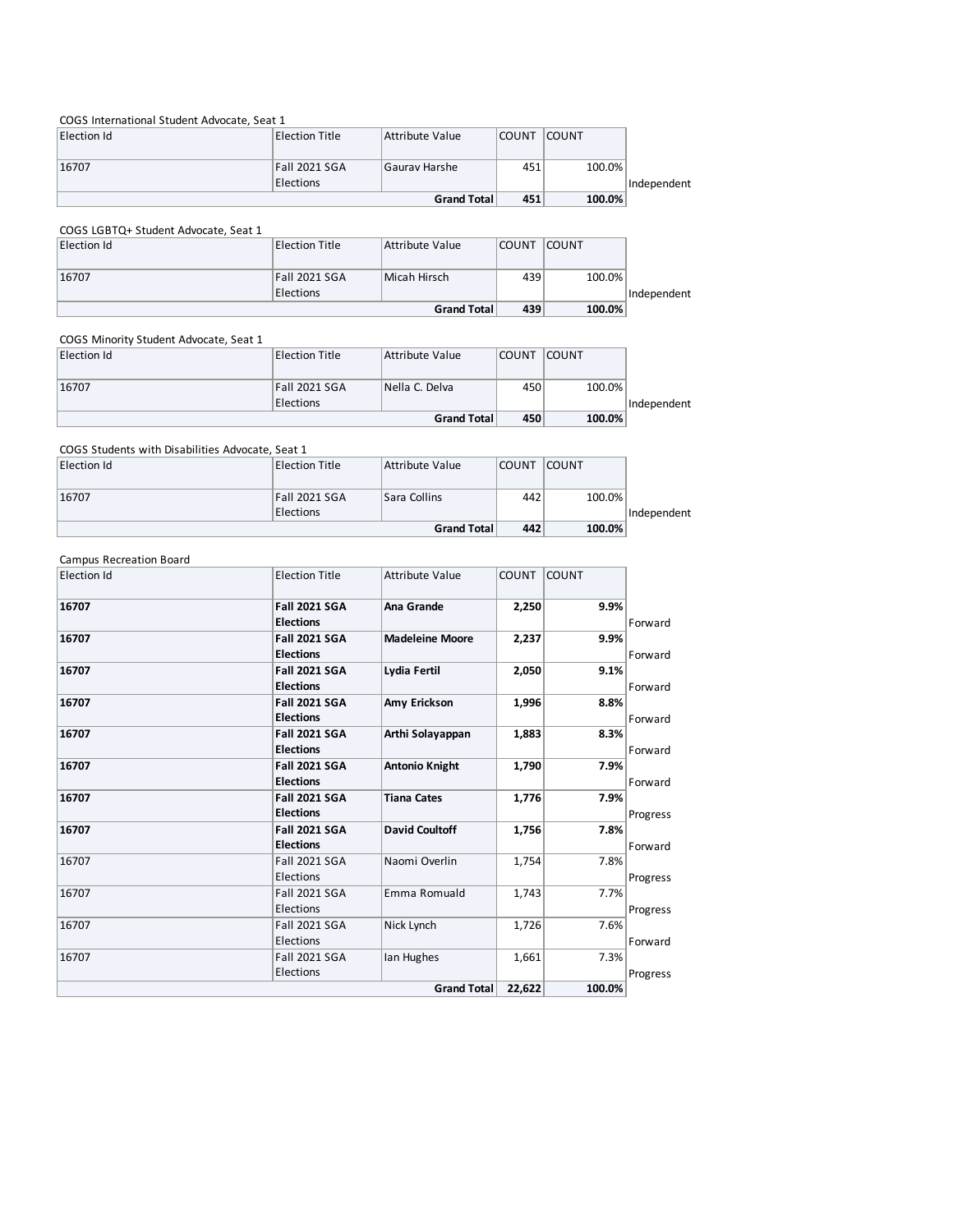| Communication and Information, Senate Seat 1 |                                   |                 |              |               |          |
|----------------------------------------------|-----------------------------------|-----------------|--------------|---------------|----------|
| Election Id                                  | <b>Election Title</b>             | Attribute Value | <b>COUNT</b> | <b>COUNT</b>  |          |
| 16707                                        | <b>Fall 2021 SGA</b><br>Elections | James Barberis  | 74           | 50.7%         | Forward  |
| 16707                                        | Fall 2021 SGA<br>Elections        | Deantha McKoy   | 72           | 49.3%         | Progress |
| <b>Grand Total</b>                           |                                   |                 |              | 100.0%<br>146 |          |

# Communication and Information, Senate Seat 3

| Election Id | Election Title   | Attribute Value | <b>COUNT</b> | <b>COUNT</b> |         |
|-------------|------------------|-----------------|--------------|--------------|---------|
|             |                  |                 |              |              |         |
| 16707       | Fall 2021 SGA    | Brooke Murray   | 121          | 100.0%       |         |
|             | <b>Elections</b> |                 |              |              | Forward |
|             |                  | Grand Total     | 121          | 100.0%       |         |

#### Constitutional Amendment 1

| Election Id | <b>Election Title</b> | Attribute Value | <b>COUNT</b> | <b>COUNT</b> |
|-------------|-----------------------|-----------------|--------------|--------------|
| 16707       | Fall 2021 SGA         | <b>YES</b>      | 3,176        | 87.6%        |
|             | Elections             |                 |              |              |
| 16707       | Fall 2021 SGA         | <b>NO</b>       | 451          | 12.4%        |
|             | Elections             |                 |              |              |
|             |                       | Grand Total     | 3,627        | 100.0%       |

#### Constitutional Amendment 10

| Election Id | <b>Election Title</b> | Attribute Value    | <b>COUNT</b> | <b>COUNT</b> |  |
|-------------|-----------------------|--------------------|--------------|--------------|--|
|             |                       |                    |              |              |  |
| 16707       | Fall 2021 SGA         | <b>YES</b>         | 3,026        | 81.8%        |  |
|             | <b>Elections</b>      |                    |              |              |  |
| 16707       | Fall 2021 SGA         | N <sub>O</sub>     | 672          | 18.2%        |  |
|             | <b>Elections</b>      |                    |              |              |  |
|             |                       | <b>Grand Total</b> | 3,698        | 100.0%       |  |

### Constitutional Amendment 2

| 90.7%<br>9.3% |
|---------------|
|               |
|               |
|               |
|               |
|               |

#### Constitutional Amendment 4

| Election Id | <b>Election Title</b> | Attribute Value | <b>COUNT</b> | <b>COUNT</b> |
|-------------|-----------------------|-----------------|--------------|--------------|
|             |                       |                 |              |              |
| 16707       | <b>Fall 2021 SGA</b>  | <b>YES</b>      | 3,346        | 90.9%        |
|             | Elections             |                 |              |              |
| 16707       | Fall 2021 SGA         | N <sub>O</sub>  | 334          | 9.1%         |
|             | <b>Elections</b>      |                 |              |              |
|             |                       | Grand Total     | 3,680        | 100.0%       |

# Criminology and Criminal Justice, Senate Seat 1

| Election Id | <b>Election Title</b>     | Attribute Value | <b>COUNT</b> | <b>COUNT</b> |          |
|-------------|---------------------------|-----------------|--------------|--------------|----------|
|             |                           |                 |              |              |          |
| 16707       | <b>Fall 2021 SGA</b>      | Jaxson Tucker   | 92           | 58.2%        |          |
|             | Elections                 |                 |              |              | Forward  |
| 16707       | <b>Fall 2021 SGA</b>      | Benjamin Stults | 66           | 41.8%        |          |
|             | Elections                 |                 |              |              | Progress |
|             | 158<br><b>Grand Total</b> | 100.0%          |              |              |          |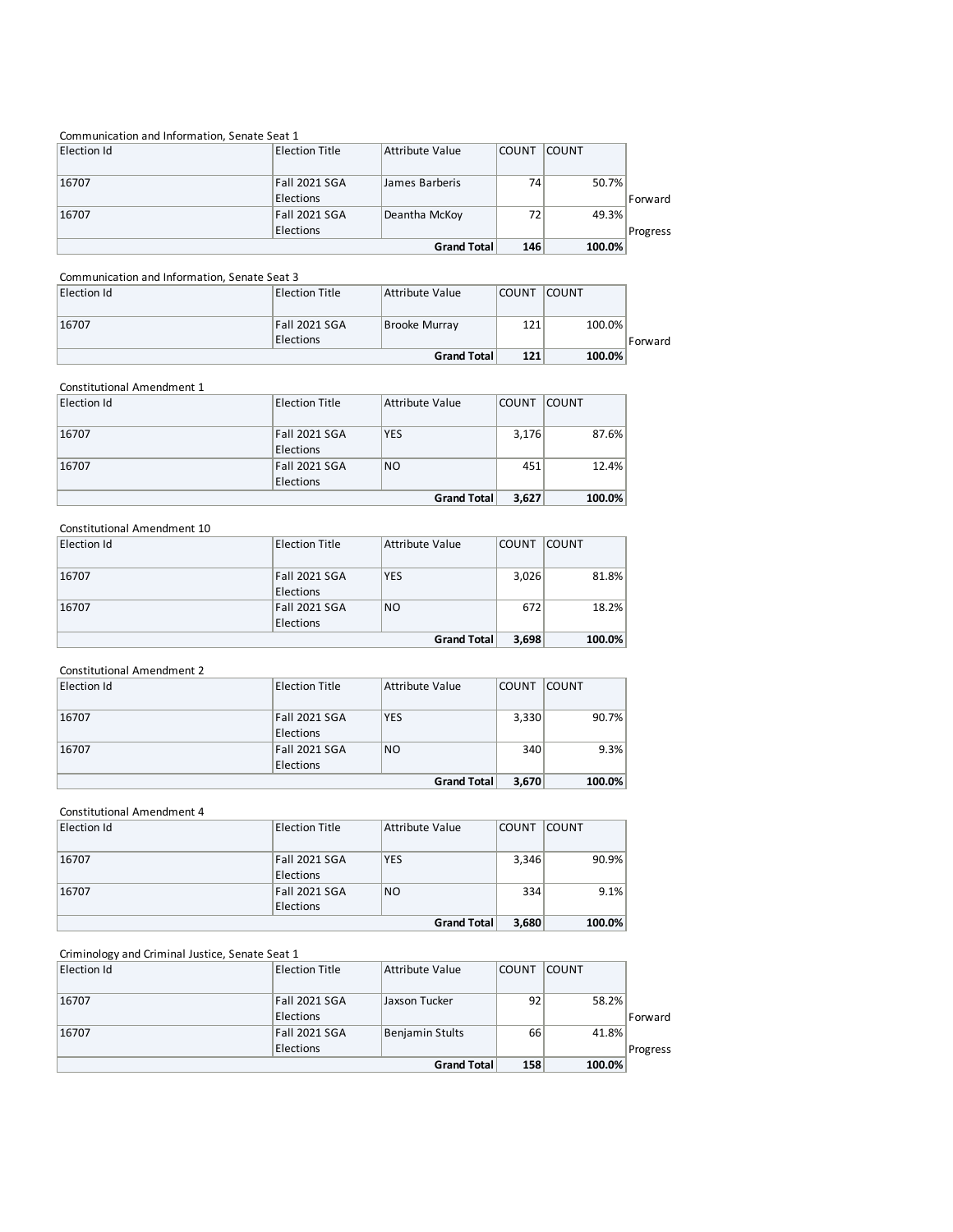# Criminology and Criminal Justice, Senate Seat 3

| Election Id | <b>Election Title</b>     | Attribute Value     | <b>COUNT</b> | <b>COUNT</b> |          |
|-------------|---------------------------|---------------------|--------------|--------------|----------|
|             |                           |                     |              |              |          |
| 16707       | Fall 2021 SGA             | Spencer C. Hautrive | 78           | 51.7%        |          |
|             | Elections                 |                     |              |              | Forward  |
| 16707       | <b>Fall 2021 SGA</b>      | Tyler Chin-Lenn     | 73           | 48.3%        |          |
|             | Elections                 |                     |              |              | Progress |
|             | 151<br><b>Grand Total</b> | 100.0%              |              |              |          |

# Engineering, Senate Seat 3

| Election Id | <b>Election Title</b>             | Attribute Value    | <b>COUNT</b> | <b>COUNT</b> |         |
|-------------|-----------------------------------|--------------------|--------------|--------------|---------|
| 16707       | Fall 2021 SGA<br><b>Elections</b> | Nick Grant         | 99           | 100.0%       | Forward |
|             |                                   | <b>Grand Total</b> | 99           | 100.0%       |         |

# Fine Arts, Senate Seat 1

| Election Id        | <b>Election Title</b> | Attribute Value | <b>COUNT</b> | <b>COUNT</b> |          |
|--------------------|-----------------------|-----------------|--------------|--------------|----------|
| 16707              | <b>Fall 2021 SGA</b>  | Delaney Taylor  | 57           | 59.4%        |          |
|                    | Elections             |                 |              |              | Progress |
| 16707              | <b>Fall 2021 SGA</b>  | ZaKeyia Lacey   | 39           | 40.6%        |          |
|                    | Elections             |                 |              |              | Forward  |
| <b>Grand Total</b> |                       |                 |              | 96<br>100.0% |          |

| Hospitality, Senate Seat 1 |                                   |                 |              |              |          |
|----------------------------|-----------------------------------|-----------------|--------------|--------------|----------|
| Election Id                | <b>Election Title</b>             | Attribute Value | <b>COUNT</b> | <b>COUNT</b> |          |
| 16707                      | <b>Fall 2021 SGA</b><br>Elections | Renee Wang      | 34           | 61.8%        | Progress |
| 16707                      | <b>Fall 2021 SGA</b><br>Elections | Jackson Delaney | 21           | 38.2%        | Forward  |
| <b>Grand Total</b>         |                                   |                 |              | 55<br>100.0% |          |

Human Sciences, Senate Seat 1

| Election Id | Election Title   | Attribute Value    | <b>COUNT</b> | <b>COUNT</b> |         |
|-------------|------------------|--------------------|--------------|--------------|---------|
|             |                  |                    |              |              |         |
| 16707       | Fall 2021 SGA    | Ryan Wills         | 95           | 100.0%       |         |
|             | <b>Elections</b> |                    |              |              | Forward |
|             |                  | <b>Grand Total</b> | 95           | 100.0%       |         |

#### Motion Picture Arts, Senate Seat 1

| Election Id | Election Title | Attribute Value | <b>COUNT</b> | <b>COUNT</b> |          |
|-------------|----------------|-----------------|--------------|--------------|----------|
|             |                |                 |              |              |          |
| 16707       | Fall 2021 SGA  | Liam Fineout    | 13           | 100.0%       |          |
|             | Elections      |                 |              |              | Progress |
|             |                | Grand Total     | 13           | 100.0%       |          |

# Music, Senate Seat 1

| Election Id | Election Title   | Attribute Value    | <b>COUNT</b> | <b>COUNT</b> |          |
|-------------|------------------|--------------------|--------------|--------------|----------|
|             |                  |                    |              |              |          |
| 16707       | Fall 2021 SGA    | Khamare Garner     | 53           | 100.0%       |          |
|             | <b>Elections</b> |                    |              |              | Progress |
|             |                  | <b>Grand Total</b> | 53           | 100.0%       |          |

# Nursing, Senate Seat 1

| Election Id | <b>Election Title</b> | Attribute Value    | <b>COUNT</b> | <b>COUNT</b> |          |
|-------------|-----------------------|--------------------|--------------|--------------|----------|
| 16707       | <b>Fall 2021 SGA</b>  | Makayla Downing    | 38           | 54.3%        |          |
|             | Elections             |                    |              |              | Forward  |
| 16707       | <b>Fall 2021 SGA</b>  | Ally Novak         | 32           | 45.7%        |          |
|             | Elections             |                    |              |              | Progress |
|             |                       | <b>Grand Total</b> | 70           | 100.0%       |          |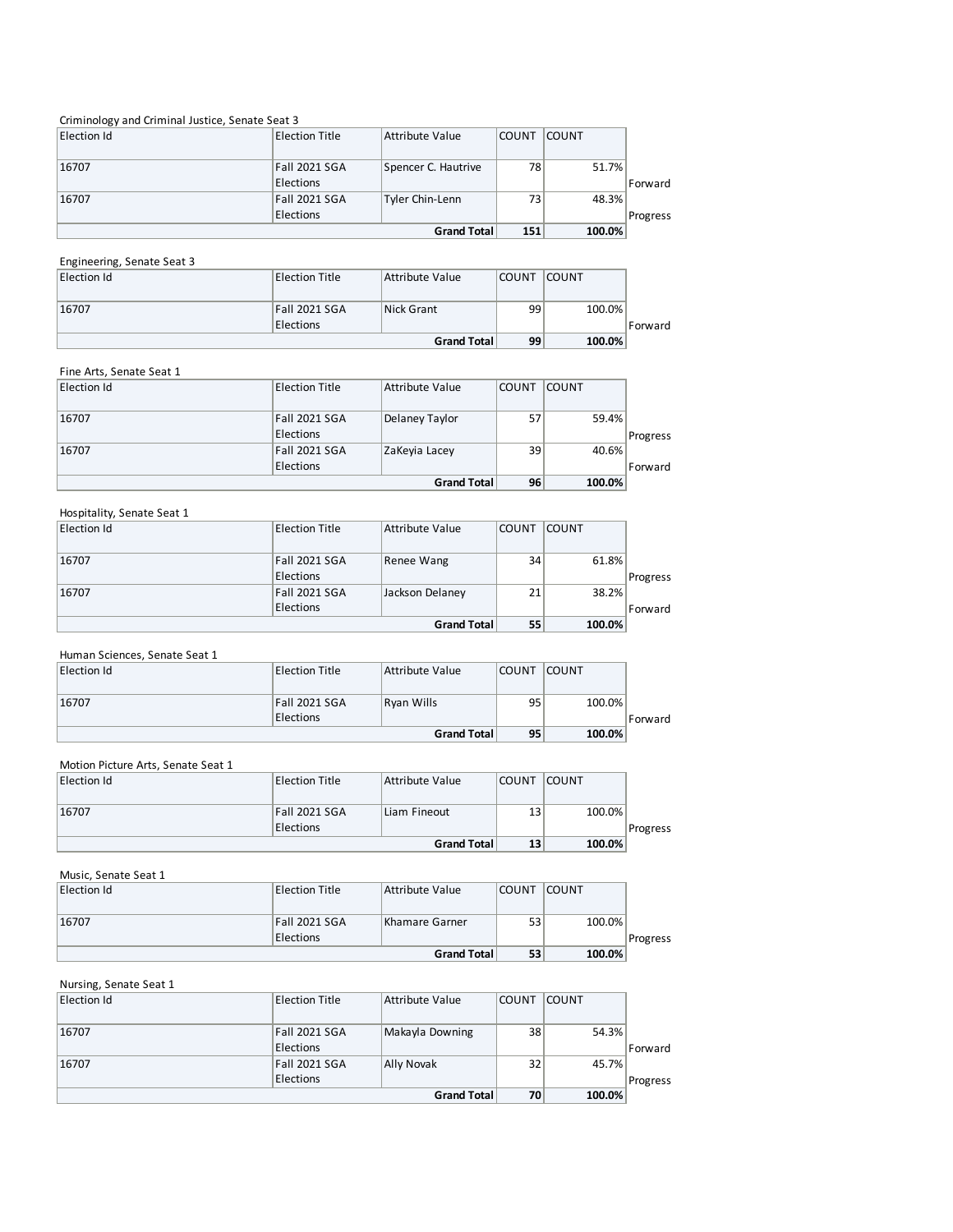# Opinion Question 1

| Election Id | <b>Election Title</b> | Attribute Value    | <b>COUNT</b> | <b>COUNT</b> |
|-------------|-----------------------|--------------------|--------------|--------------|
|             |                       |                    |              |              |
| 16707       | <b>Fall 2021 SGA</b>  | <b>YES</b>         | 2,984        | 84.4%        |
|             | Elections             |                    |              |              |
| 16707       | <b>Fall 2021 SGA</b>  | <b>NO</b>          | 552          | 15.6%        |
|             | Elections             |                    |              |              |
|             |                       | <b>Grand Total</b> | 3,536        | 100.0%       |

# Opinion Question 2

| Election Id | <b>Election Title</b> | Attribute Value | <b>COUNT</b> | <b>COUNT</b> |
|-------------|-----------------------|-----------------|--------------|--------------|
|             |                       |                 |              |              |
| 16707       | Fall 2021 SGA         | <b>YES</b>      | 2,914        | 83.0%        |
|             | Elections             |                 |              |              |
| 16707       | Fall 2021 SGA         | <b>NO</b>       | 598          | 17.0%        |
|             | Elections             |                 |              |              |
|             |                       | Grand Total     | 3,512        | 100.0%       |

# Opinion Question 3

| Election Id | <b>Election Title</b> | Attribute Value | <b>COUNT</b> | <b>COUNT</b> |
|-------------|-----------------------|-----------------|--------------|--------------|
|             |                       |                 |              |              |
| 16707       | <b>Fall 2021 SGA</b>  | <b>YES</b>      | 2,915        | 83.6%        |
|             | Elections             |                 |              |              |
| 16707       | <b>Fall 2021 SGA</b>  | N <sub>O</sub>  | 570          | 16.4%        |
|             | Elections             |                 |              |              |
|             |                       | Grand Total     | 3,485        | 100.0%       |

# Opinion Question 4

| Election Id | <b>Election Title</b> | Attribute Value | <b>COUNT</b> | <b>COUNT</b> |
|-------------|-----------------------|-----------------|--------------|--------------|
|             |                       |                 |              |              |
| 16707       | <b>Fall 2021 SGA</b>  | <b>YES</b>      | 3,105        | 88.6%        |
|             | Elections             |                 |              |              |
| 16707       | Fall 2021 SGA         | <b>NO</b>       | 400          | 11.4%        |
|             | Elections             |                 |              |              |
|             |                       | Grand Total     | 3,505        | 100.0%       |

# Social Sciences and Public Policy, Senate Seat 1

| Election Id | Election Title | Attribute Value     | <b>COUNT</b> | <b>COUNT</b> |         |
|-------------|----------------|---------------------|--------------|--------------|---------|
| 16707       | Fall 2021 SGA  | <b>Sarah Nemeth</b> | 380          | 100.0%       |         |
|             | Elections      |                     |              |              | Forward |
|             |                | Grand Total         | 380          | 100.0%       |         |

#### Social Sciences and Public Policy, Senate Seat 3

| 16707       | <b>Fall 2021 SGA</b><br>Elections | Brandon Andal   | 213          | 48.9%        | Forward  |
|-------------|-----------------------------------|-----------------|--------------|--------------|----------|
|             | Elections                         |                 |              |              | Progress |
| 16707       | <b>Fall 2021 SGA</b>              | Alden Drackley  | 223          | 51.1%        |          |
| Election Id | <b>Election Title</b>             | Attribute Value | <b>COUNT</b> | <b>COUNT</b> |          |

#### Social Sciences and Public Policy, Senate Seat 5

| Election Id | <b>Election Title</b>     | Attribute Value | <b>COUNT</b> | <b>COUNT</b> |          |  |  |
|-------------|---------------------------|-----------------|--------------|--------------|----------|--|--|
|             |                           |                 |              |              |          |  |  |
| 16707       | Fall 2021 SGA             | Bella Suarez    | 231          | 52.5%        |          |  |  |
|             | <b>Elections</b>          |                 |              |              | Forward  |  |  |
| 16707       | Fall 2021 SGA             | Bryan Gonzalez  | 209          | 47.5%        |          |  |  |
|             | <b>Elections</b>          |                 |              |              | Progress |  |  |
|             | 440<br><b>Grand Total</b> | 100.0%          |              |              |          |  |  |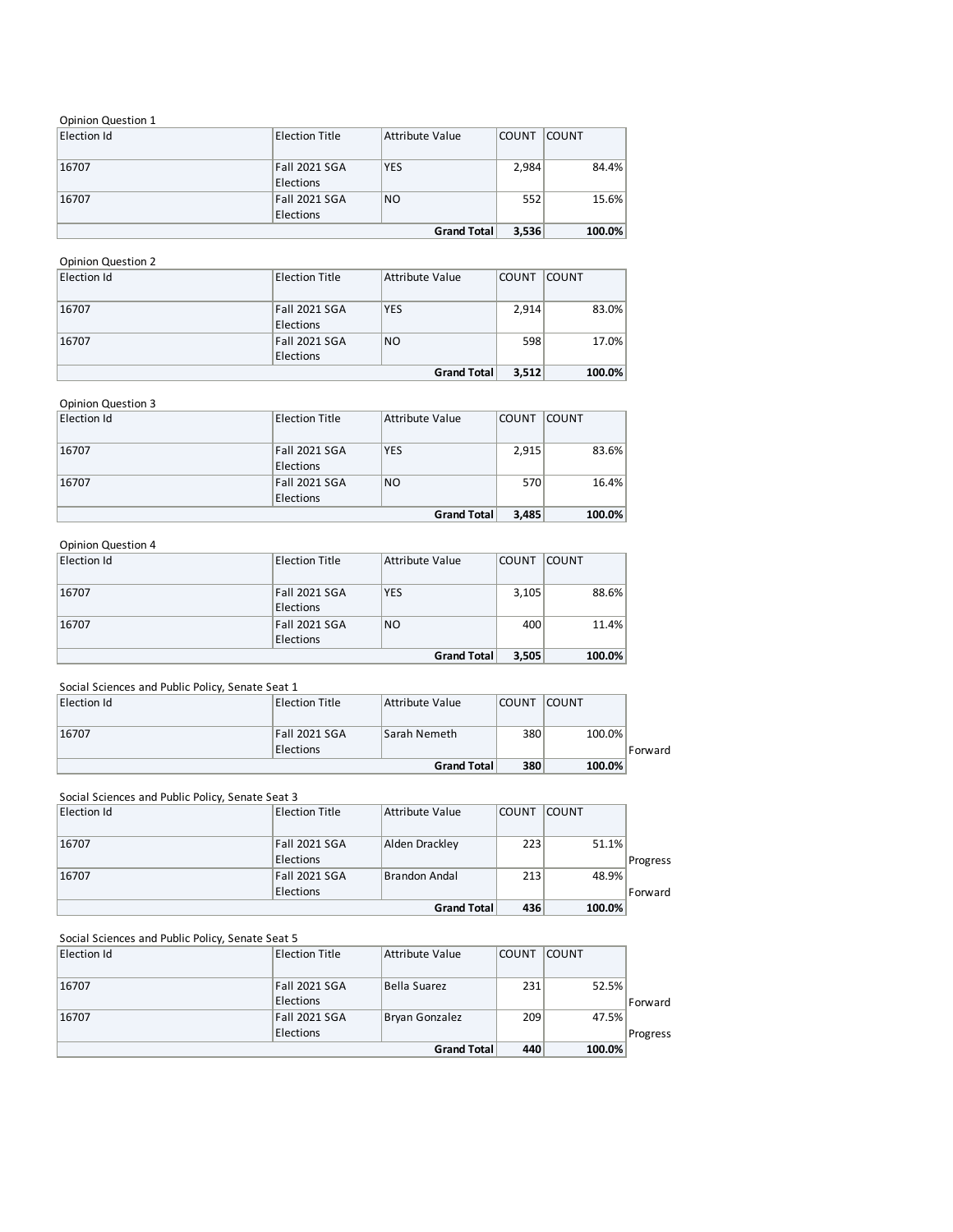# Undergraduate Studies, Senate Seat 1

| Election Id | <b>Election Title</b>       | Attribute Value       | <b>COUNT</b> | <b>COUNT</b> |          |
|-------------|-----------------------------|-----------------------|--------------|--------------|----------|
|             |                             |                       |              |              |          |
| 16707       | Fall 2021 SGA               | Keagan Barrett        | 811          | 56.5%        |          |
|             | Elections                   |                       |              |              | Forward  |
| 16707       | <b>Fall 2021 SGA</b>        | Karielyz Diaz Morales | 625          | 43.5%        |          |
|             | Elections                   |                       |              |              | Progress |
|             | 1.436<br><b>Grand Total</b> | 100.0%                |              |              |          |

#### Undergraduate Studies, Senate Seat 11

| Election Id | Election Title              | Attribute Value | <b>COUNT</b> | <b>COUNT</b> |          |
|-------------|-----------------------------|-----------------|--------------|--------------|----------|
| 16707       | Fall 2021 SGA               | Cassidy Rider   | 774          | 53.6%        |          |
|             | <b>Elections</b>            |                 |              |              | Forward  |
| 16707       | Fall 2021 SGA               | Gabrielle Jones | 671          | 46.4%        |          |
|             | Elections                   |                 |              |              | Progress |
|             | 1.445<br><b>Grand Total</b> | 100.0%          |              |              |          |

# Undergraduate Studies, Senate Seat 13

|             |                  | <b>Grand Total</b> | 1.441        | 100.0%       |          |
|-------------|------------------|--------------------|--------------|--------------|----------|
|             | <b>Elections</b> |                    |              |              | Progress |
| 16707       | Fall 2021 SGA    | Anissa Jean-Felix  | 659          | 45.7%        |          |
|             | <b>Elections</b> |                    |              |              | Forward  |
| 16707       | Fall 2021 SGA    | Austin Wyatt       | 782          | 54.3%        |          |
| Election Id | Election Title   | Attribute Value    | <b>COUNT</b> | <b>COUNT</b> |          |

#### Undergraduate Studies, Senate Seat 15

| Election Id | <b>Election Title</b> | Attribute Value | <b>COUNT</b> | <b>COUNT</b> |          |
|-------------|-----------------------|-----------------|--------------|--------------|----------|
|             |                       |                 |              |              |          |
| 16707       | Fall 2021 SGA         | TJ Kaminsky     | 776          | 53.4%        |          |
|             | <b>Elections</b>      |                 |              |              | Forward  |
| 16707       | Fall 2021 SGA         | Jack Folwell    | 676          | 46.6%        |          |
|             | <b>Elections</b>      |                 |              |              | Progress |
|             | Grand Total<br>1.452  | 100.0%          |              |              |          |

#### Undergraduate Studies, Senate Seat 17

| Election Id | Election Title | Attribute Value | <b>COUNT</b> | <b>COUNT</b> |         |
|-------------|----------------|-----------------|--------------|--------------|---------|
| 16707       | Fall 2021 SGA  | Addison Beall   | 1.245        | 100.0%       |         |
|             | Elections      |                 |              |              | Forward |
|             |                | Grand Total     | 1.245        | 100.0%       |         |

#### Undergraduate Studies, Senate Seat 19

| Election Id | Election Title              | Attribute Value | <b>COUNT</b> | <b>COUNT</b> |          |
|-------------|-----------------------------|-----------------|--------------|--------------|----------|
| 16707       | <b>Fall 2021 SGA</b>        | Sara Weintraub  | 827          | 58.2%        |          |
|             | Elections                   |                 |              |              | Forward  |
| 16707       | <b>Fall 2021 SGA</b>        | Francis Koster  | 595          | 41.8%        |          |
|             | Elections                   |                 |              |              | Progress |
|             | 1.422<br><b>Grand Total</b> | 100.0%          |              |              |          |

# Undergraduate Studies, Senate Seat 21

| Election Id | <b>Election Title</b> | Attribute Value     | <b>COUNT</b> | <b>COUNT</b> |          |
|-------------|-----------------------|---------------------|--------------|--------------|----------|
| 16707       | Fall 2021 SGA         | <b>Tyler Pardee</b> | 798          | 55.7%        |          |
|             | <b>Elections</b>      |                     |              |              | Forward  |
| 16707       | Fall 2021 SGA         | Gabriel Shatunovsky | 634          | 44.3%        |          |
|             | <b>Elections</b>      |                     |              |              | Progress |
|             |                       | <b>Grand Total</b>  | 1.432        | 100.0%       |          |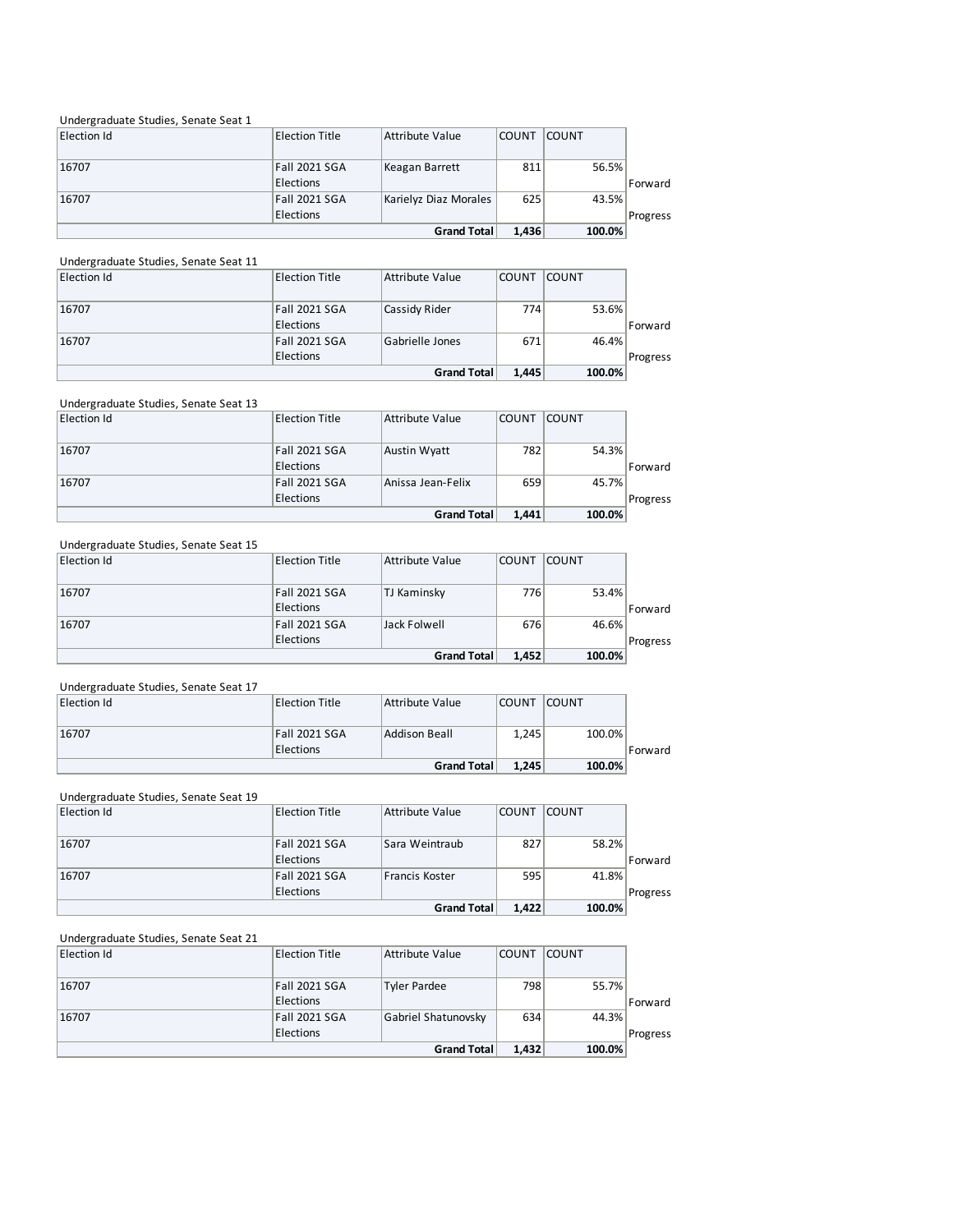#### Undergraduate Studies, Senate Seat 23

| Election Id | Election Title   | Attribute Value | <b>COUNT</b> | <b>COUNT</b> |         |
|-------------|------------------|-----------------|--------------|--------------|---------|
|             |                  |                 |              |              |         |
| 16707       | Fall 2021 SGA    | Sam Diaz        | 1.223        | 100.0%       |         |
|             | <b>Elections</b> |                 |              |              | Forward |
|             |                  | Grand Total     | 1,223        | 100.0%       |         |

| Undergraduate Studies, Senate Seat 3 |                       |                 |              |                 |          |
|--------------------------------------|-----------------------|-----------------|--------------|-----------------|----------|
| Election Id                          | <b>Election Title</b> | Attribute Value | <b>COUNT</b> | <b>COUNT</b>    |          |
|                                      |                       |                 |              |                 |          |
| 16707                                | <b>Fall 2021 SGA</b>  | Nate Woolverton | 748          | 52.5%           |          |
|                                      | Elections             |                 |              |                 | Forward  |
| 16707                                | <b>Fall 2021 SGA</b>  | Owen Weekley    | 678          | 47.5%           |          |
|                                      | Elections             |                 |              |                 | Progress |
| <b>Grand Total</b>                   |                       |                 |              | 100.0%<br>1.426 |          |

# Undergraduate Studies, Senate Seat 5

| Election Id | <b>Election Title</b>       | Attribute Value      | <b>COUNT</b> | <b>COUNT</b> |          |
|-------------|-----------------------------|----------------------|--------------|--------------|----------|
| 16707       | Fall 2021 SGA               | Everley Marie Soares | 784          | 53.4%        |          |
|             | Elections                   |                      |              |              | Forward  |
| 16707       | Fall 2021 SGA               | Abbie Calaforra      | 685          | 46.6%        |          |
|             | Elections                   |                      |              |              | Progress |
|             | <b>Grand Total</b><br>1.469 | 100.0%               |              |              |          |

| Undergraduate Studies, Senate Seat 7 |                       |                 |              |                 |          |
|--------------------------------------|-----------------------|-----------------|--------------|-----------------|----------|
| Election Id                          | <b>Election Title</b> | Attribute Value | <b>COUNT</b> | <b>COUNT</b>    |          |
|                                      |                       |                 |              |                 |          |
| 16707                                | <b>Fall 2021 SGA</b>  | Teddy Fronczak  | 792          | 55.9%           |          |
|                                      | Elections             |                 |              |                 | Forward  |
| 16707                                | <b>Fall 2021 SGA</b>  | Jack Root       | 626          | 44.1%           |          |
|                                      | Elections             |                 |              |                 | Progress |
| <b>Grand Total</b>                   |                       |                 |              | 100.0%<br>1,418 |          |

#### Undergraduate Studies, Senate Seat 9

| Election Id | <b>Election Title</b> | Attribute Value | <b>COUNT</b> | <b>COUNT</b> |          |
|-------------|-----------------------|-----------------|--------------|--------------|----------|
|             |                       |                 |              |              |          |
| 16707       | Fall 2021 SGA         | Katie Russell   | 819          | 57.5%        |          |
|             | Elections             |                 |              |              | Forward  |
| 16707       | Fall 2021 SGA         | Katherine Grubb | 606          | 42.5%        |          |
|             | Elections             |                 |              |              | Progress |
|             | Grand Total           |                 |              |              |          |

TRIM(BOTH ' ' FROM CAST (Election Id AS VARCHAR ( 10 )) || ' - ' || Election Title) is equal to **16707 - Fall 2021 SGA Elections**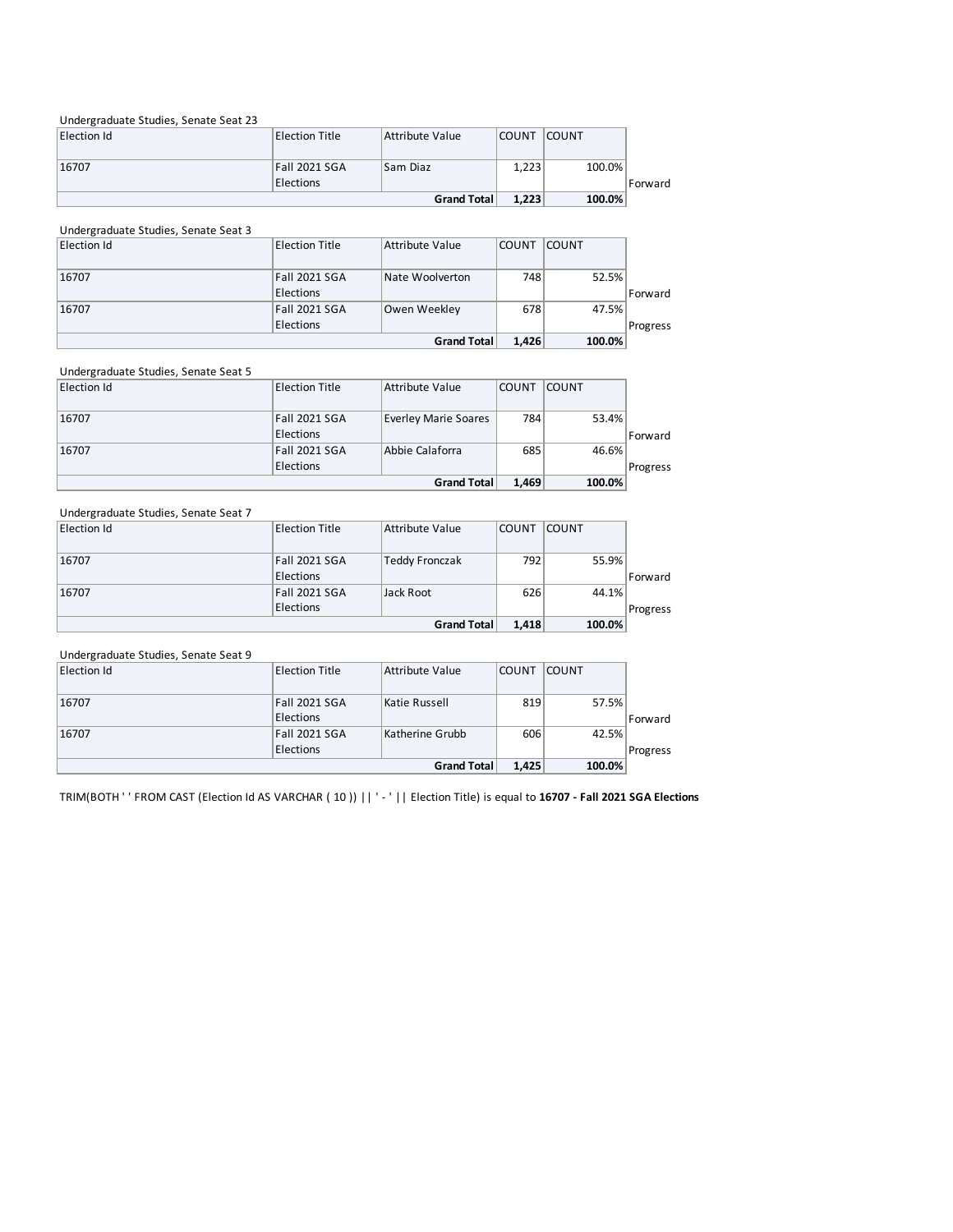# **Election Results**

Constitutional Amendment 1

|       |                                                | <b>Grand Total</b>              |                | $8 100.0\%$ |
|-------|------------------------------------------------|---------------------------------|----------------|-------------|
| 17054 | Fall 2021 SGA Elections - PCB Amendments   NO  |                                 | 3 <sup>1</sup> | 37.5%       |
| 17054 | Fall 2021 SGA Elections - PCB Amendments   YES |                                 |                | 62.5%       |
|       | Election Id   Election Title                   | Attribute Value   COUNT   COUNT |                |             |

# Constitutional Amendment 10

|                    | Election Id   Election Title                   | Attribute Value   COUNT   COUNT |       |
|--------------------|------------------------------------------------|---------------------------------|-------|
| 17054              | Fall 2021 SGA Elections - PCB Amendments   YES |                                 | 62.5% |
| 17054              | Fall 2021 SGA Elections - PCB Amendments   NO  |                                 | 37.5% |
| <b>Grand Total</b> |                                                | 100.0%                          |       |

#### Constitutional Amendment 2

|       |                                                | <b>Grand Total</b>              | 8 | $100.0\%$ |
|-------|------------------------------------------------|---------------------------------|---|-----------|
| 17054 | Fall 2021 SGA Elections - PCB Amendments   YES |                                 |   | 100.0%    |
|       | Election Id   Election Title                   | Attribute Value   COUNT   COUNT |   |           |
|       | CONSULTURION RESIDENCE                         |                                 |   |           |

# Constitutional Amendment 4

|                    | Election Id   Election Title                   | Attribute Value   COUNT   COUNT |       |
|--------------------|------------------------------------------------|---------------------------------|-------|
| 17054              | Fall 2021 SGA Elections - PCB Amendments   YES |                                 | 83.3% |
| 17054              | Fall 2021 SGA Elections - PCB Amendments   NO  |                                 | 16.7% |
| <b>Grand Total</b> |                                                | 100.0%                          |       |

TRIM(BOTH ' ' FROM CAST (Election Id AS VARCHAR ( 10 )) || ' - ' || Election Title) is equal to 17054 - Fall 2021 SGA Elections - PCB **Amendments**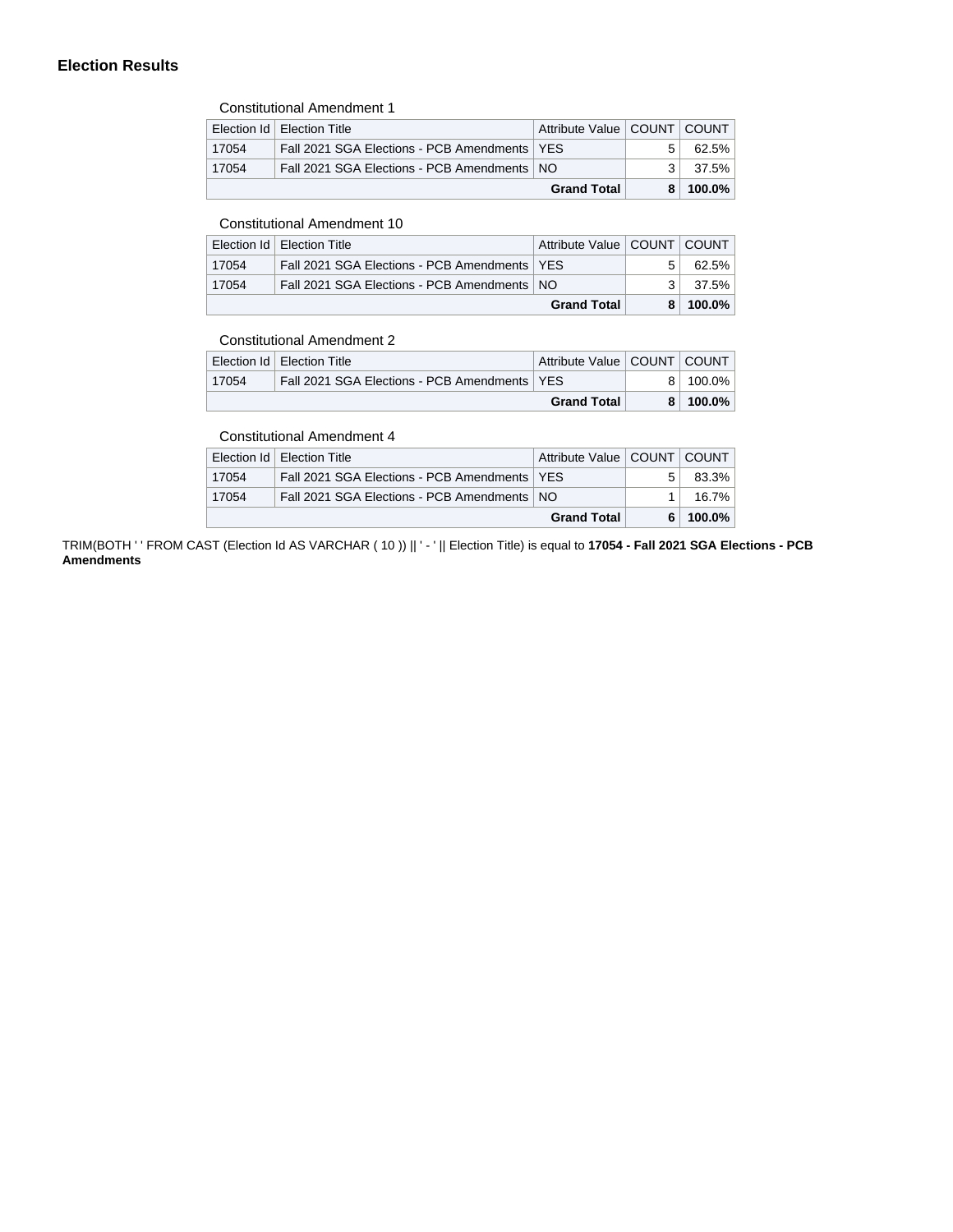# **Voter Demographics**

|                    | Election Id   Election Title                          | Close Date   Count |  |
|--------------------|-------------------------------------------------------|--------------------|--|
| 17054              | Fall 2021 SGA Elections - PCB Amendments   10/13/2021 |                    |  |
| <b>Grand Total</b> |                                                       |                    |  |

TRIM(BOTH ' ' FROM CAST (Election Id AS VARCHAR ( 10 )) || ' - ' || Election Title) is equal to **17054 - Fall 2021 SGA Elections - PCB Amendments**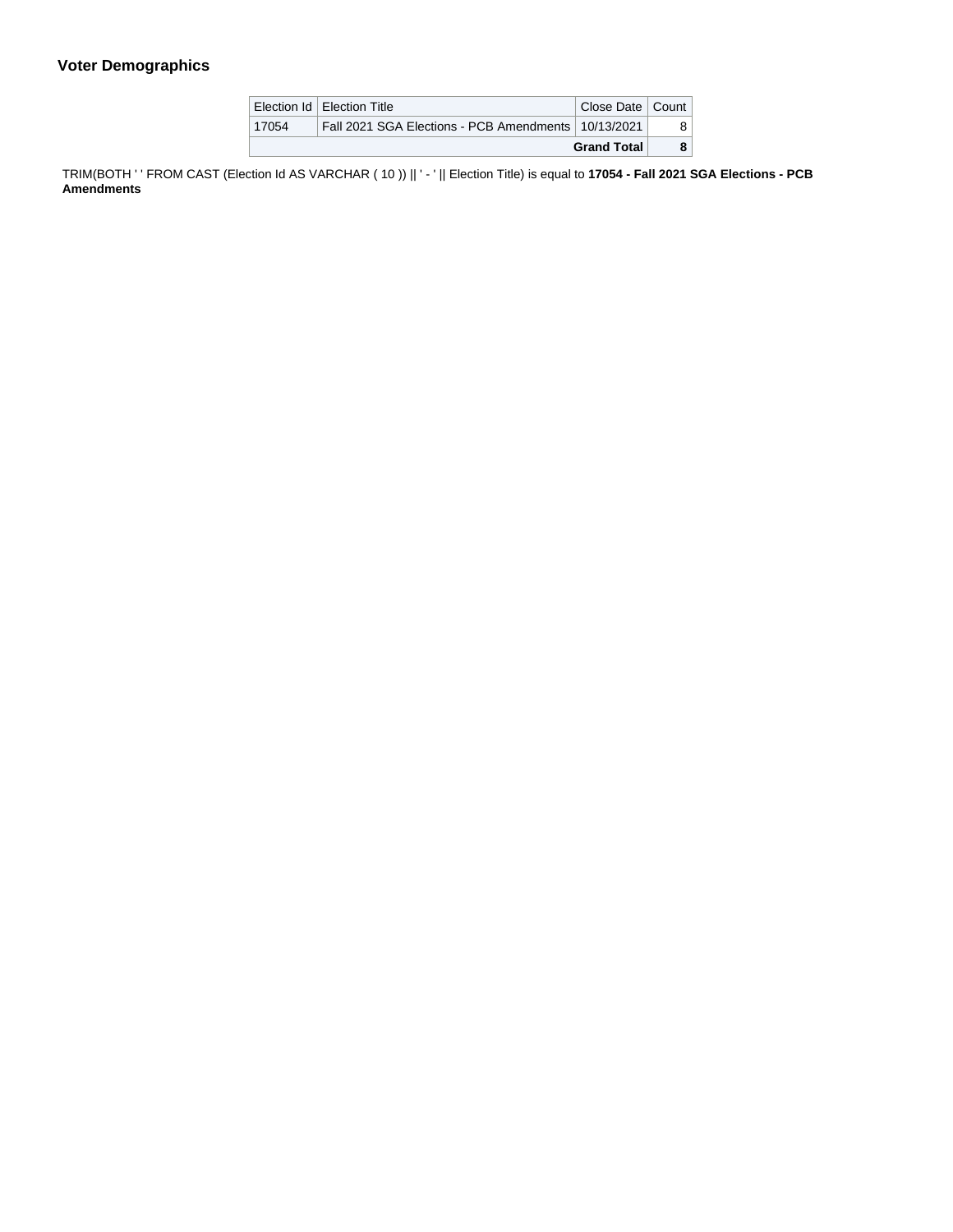# **Voter Demographics**

| Grand Total   4,385 |                                              |                    |  |
|---------------------|----------------------------------------------|--------------------|--|
| 16707               | Fall 2021 SGA Elections   10/13/2021   4,385 |                    |  |
|                     | Election Id   Election Title                 | Close Date   Count |  |

TRIM(BOTH ' ' FROM CAST (Election Id AS VARCHAR ( 10 )) || ' - ' || Election Title) is equal to 16707 - Fall 2021 SGA Elections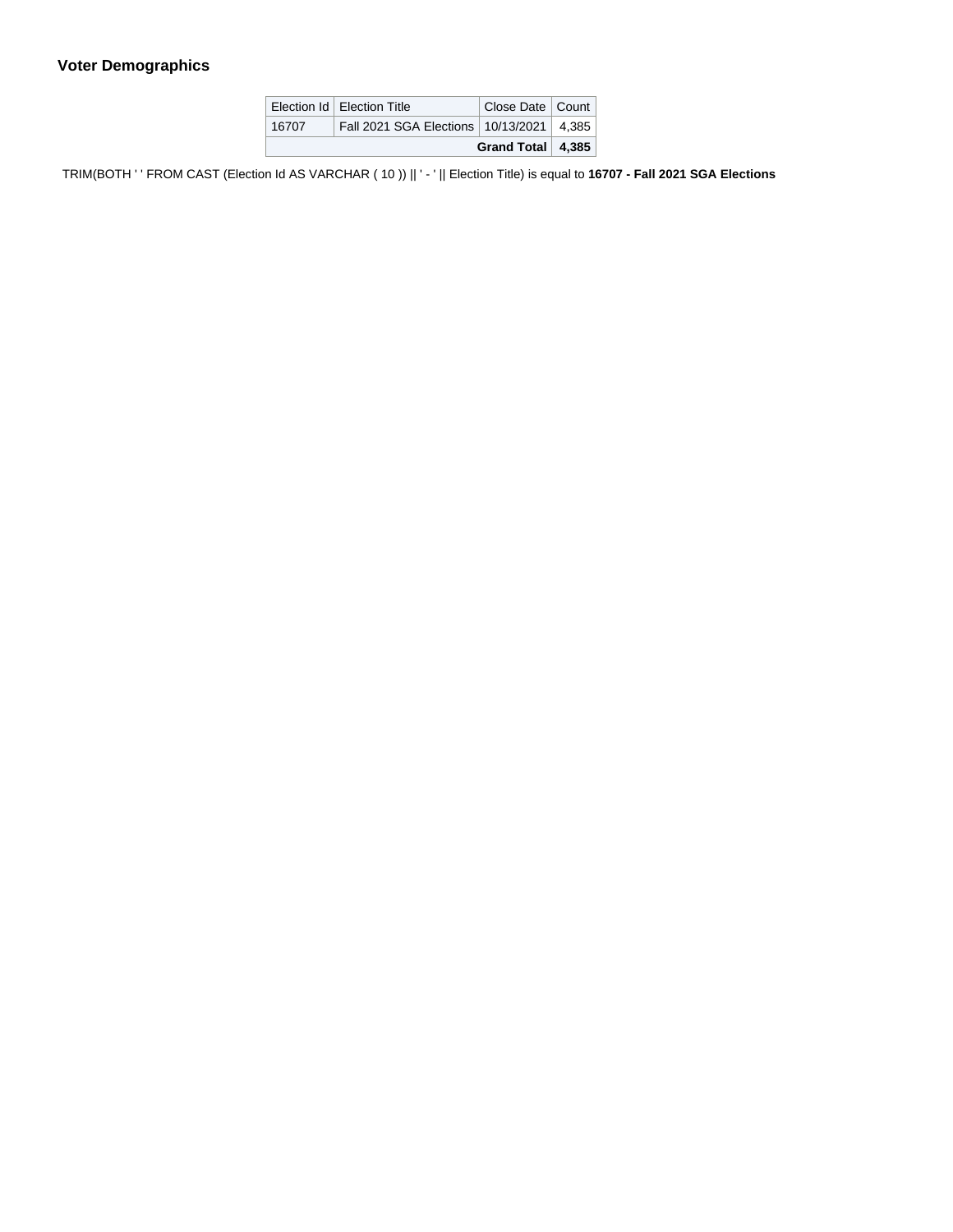How Amendments are Passed

In order for amendments to pass, at least 2/3 of all votes cast in the entire election must vote yes on the amendment. This means that 66.7% or more of all the voters in an election must vote yes on an amendment for the amendment to pass.

Total Votes cast in Election: 4,393

Amendment 1 Total number of votes in amendment question: 3,635 Total Yes: 3,181

Total No: 454

3,181/4,393= .724

Amendment passed with 72% of respondents voting in favor

Amendment 2 Total number of votes in amendment question: 3,678 Total Yes: 3,338 Total No: 340

3,338/4,393= .759

Amendment passed with 75% of respondents voting in favor

Amendment 4 Total number of votes in amendment question: 3,686 Total Yes: 3,351 Total No: 335

3,351/4,393= .762